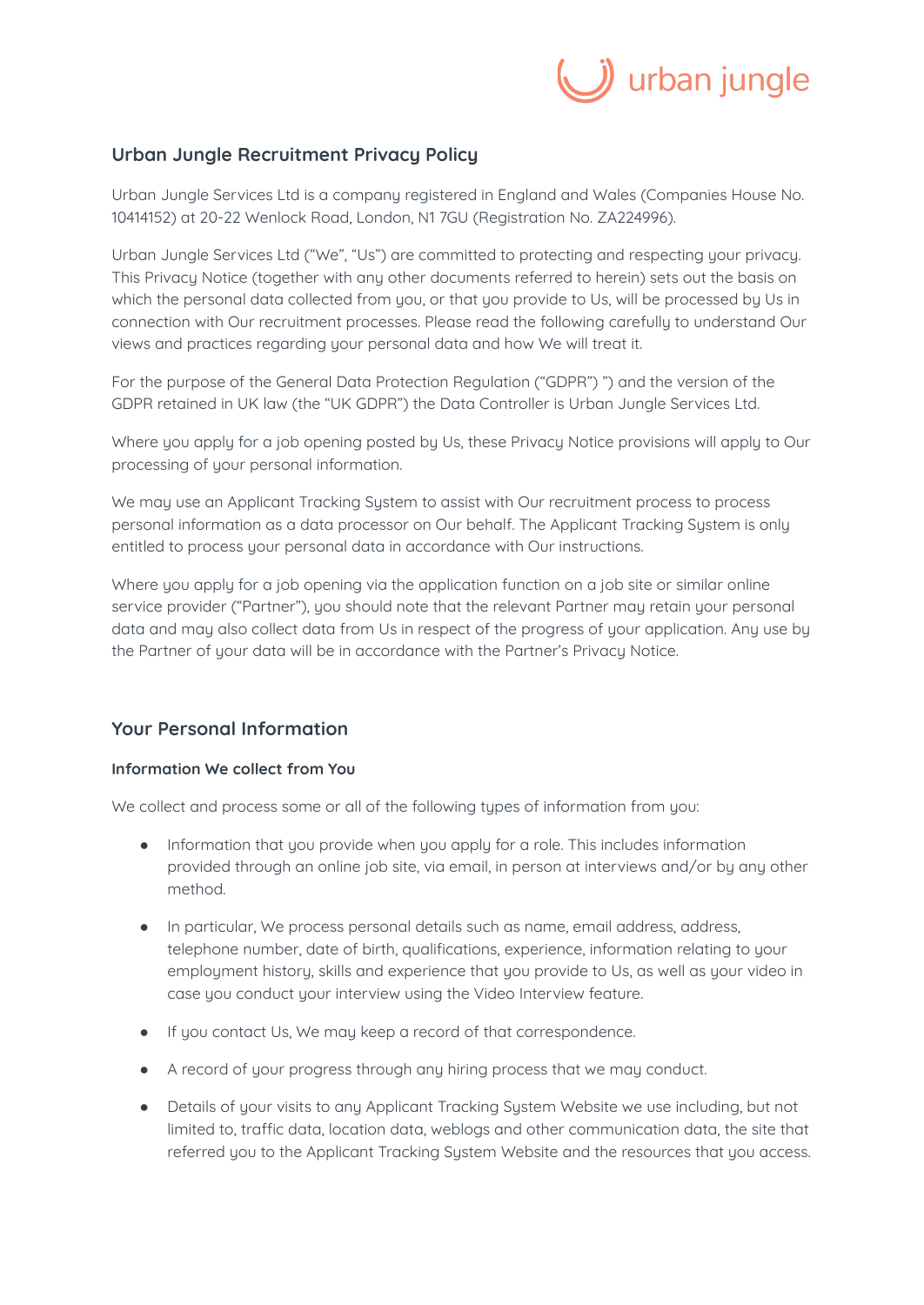

● Information related to our Diversity & Inclusion reporting, including your age, gender identity, ethnicity, sexual orientation and information on disability. This information can be voluntarily submitted by You after applying for a role and will be stored separately from Your candidate profile. This information will not include information that directly identifies You such as your name and email address. We will use this data for our internal Diversity reporting, or Diversity reports that we may publish. Reports will never be published with individual answers but as collated data. Diversity data can not be deleted if you send us a deletion request as this data is only stored in an anonymised and non-identifiable format.

### **Information We Collect From Other Sources**

Third parties, for example an Applicant Tracking System may provide Us with the facility to link the data you provide to Us, with other publicly available information about you that you have published on the Internet - this may include sources such as LinkedIn and other social media profiles.

Third party providers such as Applicant Tracking Systems allow Us to search various databases – some publicly available and others not, which may include your personal data (including your CV or Resumé), to find possible candidates to fill Our job openings. Where We find you in this way we will obtain your personal data from these sources.

We may receive your personal data from a third party who recommends you as a candidate for a specific job opening or for our business more generally. The data we receive from the third party (for example recruitment agencies) may be uploaded into our Applicant Tracking System and processed according to this policy.

## **Uses Made Of Your Information**

### **Lawful basis for processing**

We rely on legitimate interest as the lawful basis on which We collect and use your personal data. Our legitimate interests are the recruitment of staff for Our business.

Where you apply for a job opening through third party providers, we may rely on your consent, which is freely given by you during the application process, to disclose your personal data to the third party provider on the basis described below.

### **Purposes of processing**

We use information held about you in the following ways:

- To consider your application in respect of a role for which you have applied.
- To consider your application in respect of other roles.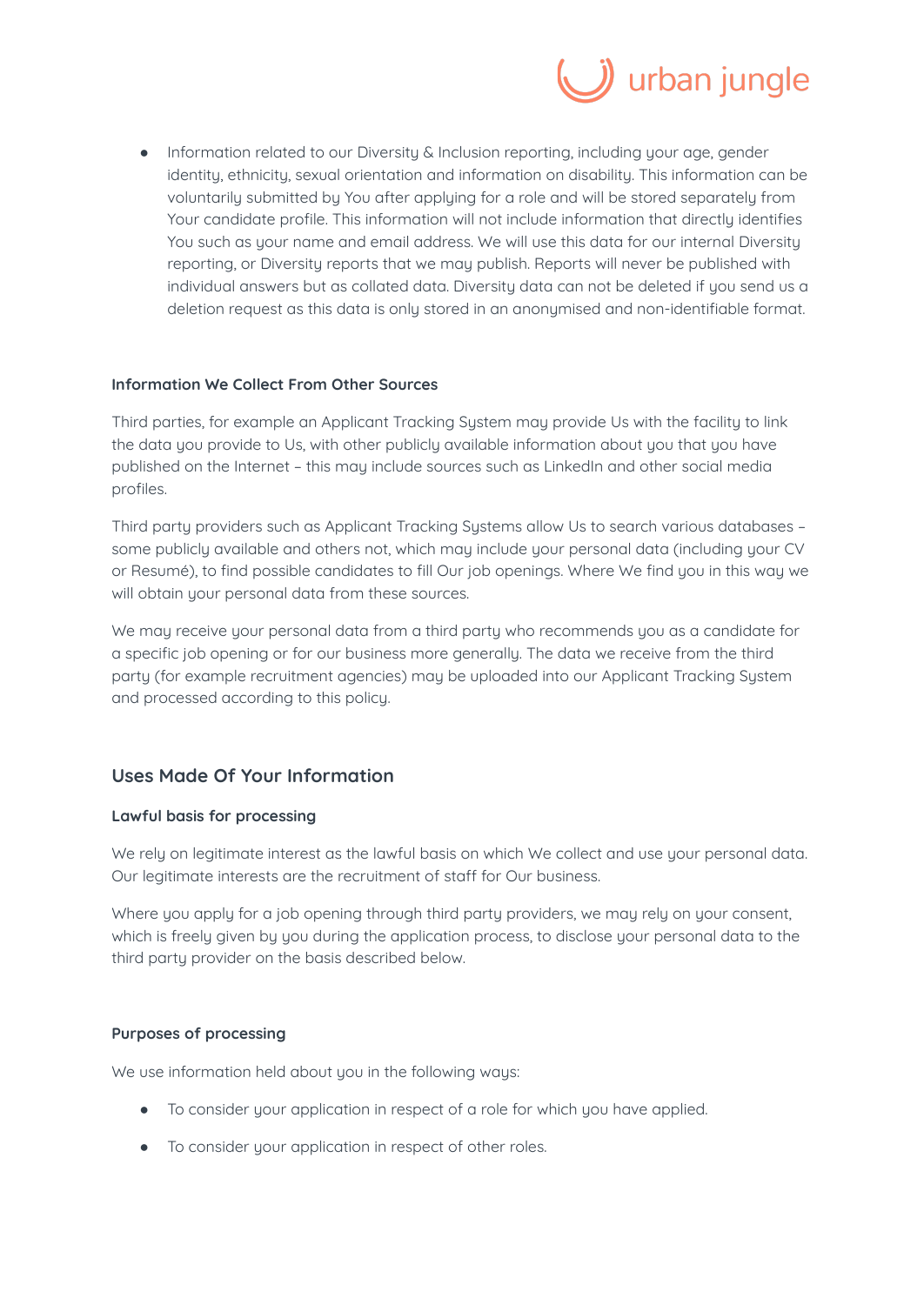

- To communicate with you in respect of the recruitment process.
- To enhance any information that we receive from you with information obtained from third party data providers.
- To find appropriate candidates to fill Our job openings.
- To help our service providers (such as Applicant Tracking Systems and its processors and data providers) and Partners (such as the job sites through which you may have applied) improve their services.

### **Automated decision making/profiling**

We may use an Applicant Tracking System to select appropriate candidates for Us to consider based on criteria expressly identified by us, or typical in relation to the role for which you have applied. The process of finding suitable candidates is automatic, however, any decision as to who We will engage to fill the job opening will be made by Our staff.

## **Disclosure of Your Information**

As set out above, we pass your information to our third party service providers, including Applicant Tracking Systems, who use it only in accordance with our instructions and as otherwise required by law.

Where you have applied for a job opening through a third party service provider, We may disclose to the third party provider certain personal data that We hold, including but not limited to a unique identifier used by the service provider to identify you, and information about your progress through our hiring process for the applicable job opening, as well as tangible, intangible, visual, electronic, present, or future information that we hold about you, such as your name, contact details and other information involving analysis of data relating to you as an applicant for employment (collectively "Disposition Data").

The service provider shall be the data controller of this data and shall therefore be responsible for complying with all applicable law in respect of the use of that data following its transfer by Us.

### **How We store your Personal Data**

### **Security**

We take appropriate measures to ensure that all personal data is kept secure including security measures to prevent personal data from being accidentally lost, or used or accessed in an unauthorised way. We limit access to your personal data to those who have a genuine business need to know it. Those processing your information will do so only in an authorised manner and are subject to a duty of confidentiality.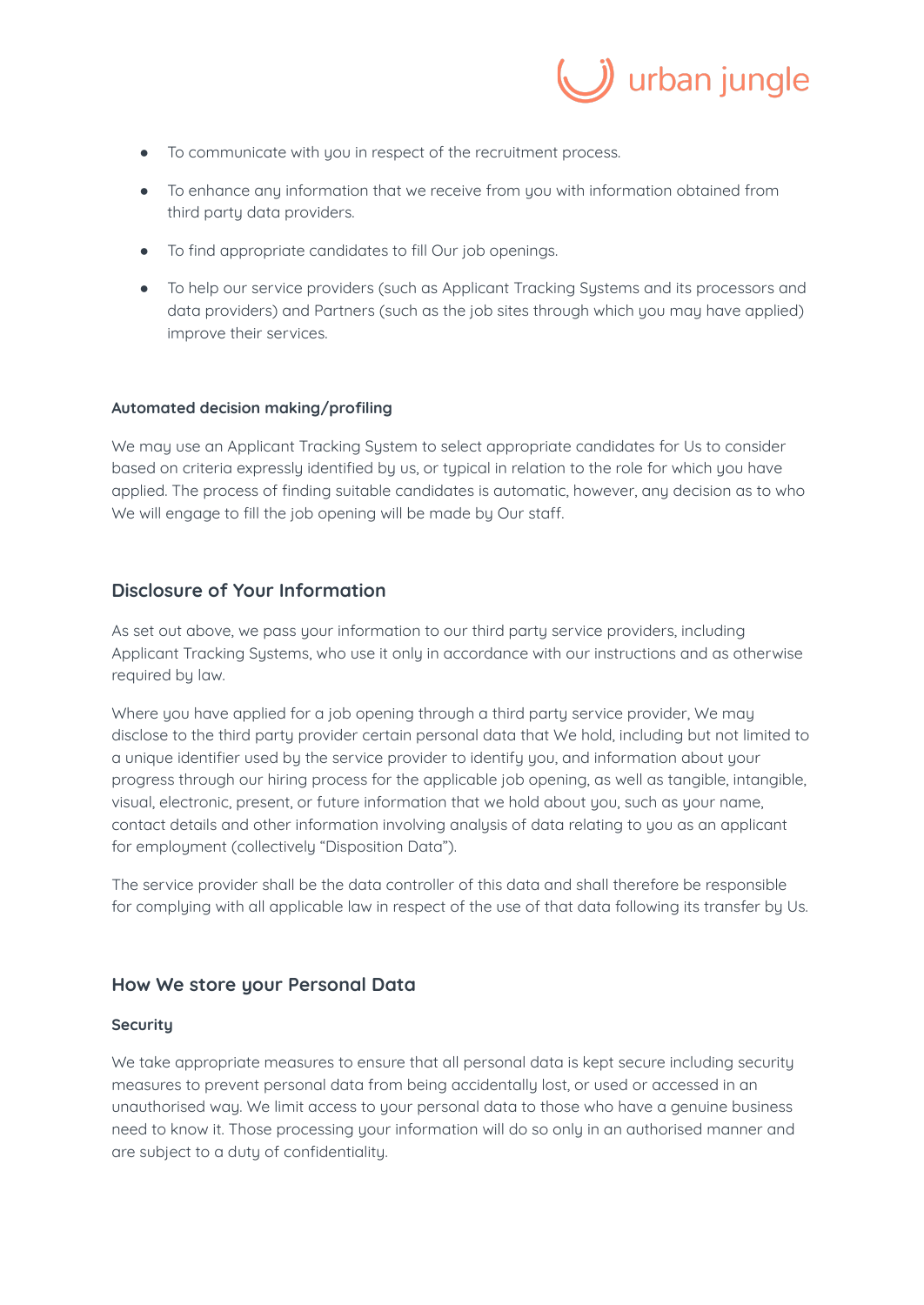

We also have procedures in place to deal with any suspected data security breach. We will notify you and any applicable regulator of a suspected data security breach where We are legally required to do so.

Unfortunately, the transmission of information via the internet is not completely secure. Although We will do Our best to protect your personal data, We cannot guarantee the security of your data transmitted through any online means, therefore any transmission remains at your own risk.

### **Where We store your Personal Data**

Where we store your personal data in our own systems, it is stored on our secure servers within the EEA.

The data that We collect from you and process using an Applicant Tracking System may be transferred to, and stored at, a destination outside the UK or the European Economic Area ("EEA"). It may also be processed by staff operating outside the UK or the EEA who work for Us or for one of our suppliers. By submitting your personal data, you agree to this transfer, storing or processing and that you have satisfied yourself that you have read and understood any third party provider's privacy policies.

In particular, your data may be accessible to i)a third party provider's staff in the USA or EU or ii) may be stored by hosting service providers on servers in the USA as well as in the EU. The USA does not have the same data protection laws as the United Kingdom and EEA.

If you would like further information please contact Us (see 'Contact' below). We will not otherwise transfer your personal data outside of the United Kingdom OR EEA or to any organisation (or subordinate bodies) governed by public international law or which is set up under any agreement between two or more countries.

### **How long we keep your Personal Data**

If you have applied for a position, and we do not decide to progress the application any further beyond the application, your personal data will be deleted within 24 months.

If you have progressed to interview stages, then We may keep your information on file so that We may review your performance and progress in relation to any further or future applications with us.

Data on Diversity metrics that You may decide to submit will always be anonymised and will not be deleted with your candidate data.

### **Your rights**

Under the [General Data Protection Regulation](https://eur-lex.europa.eu/legal-content/EN/TXT/PDF/?uri=CELEX:32016R0679&from=EN) and the UK GDPR, you have a number of important rights. Exercising these rights would normally be free of charge, however we reserved the right to charge a fee commensurate with our administration time if the requests are unfounded, excessive or repeated in nature. In summary, those include rights to: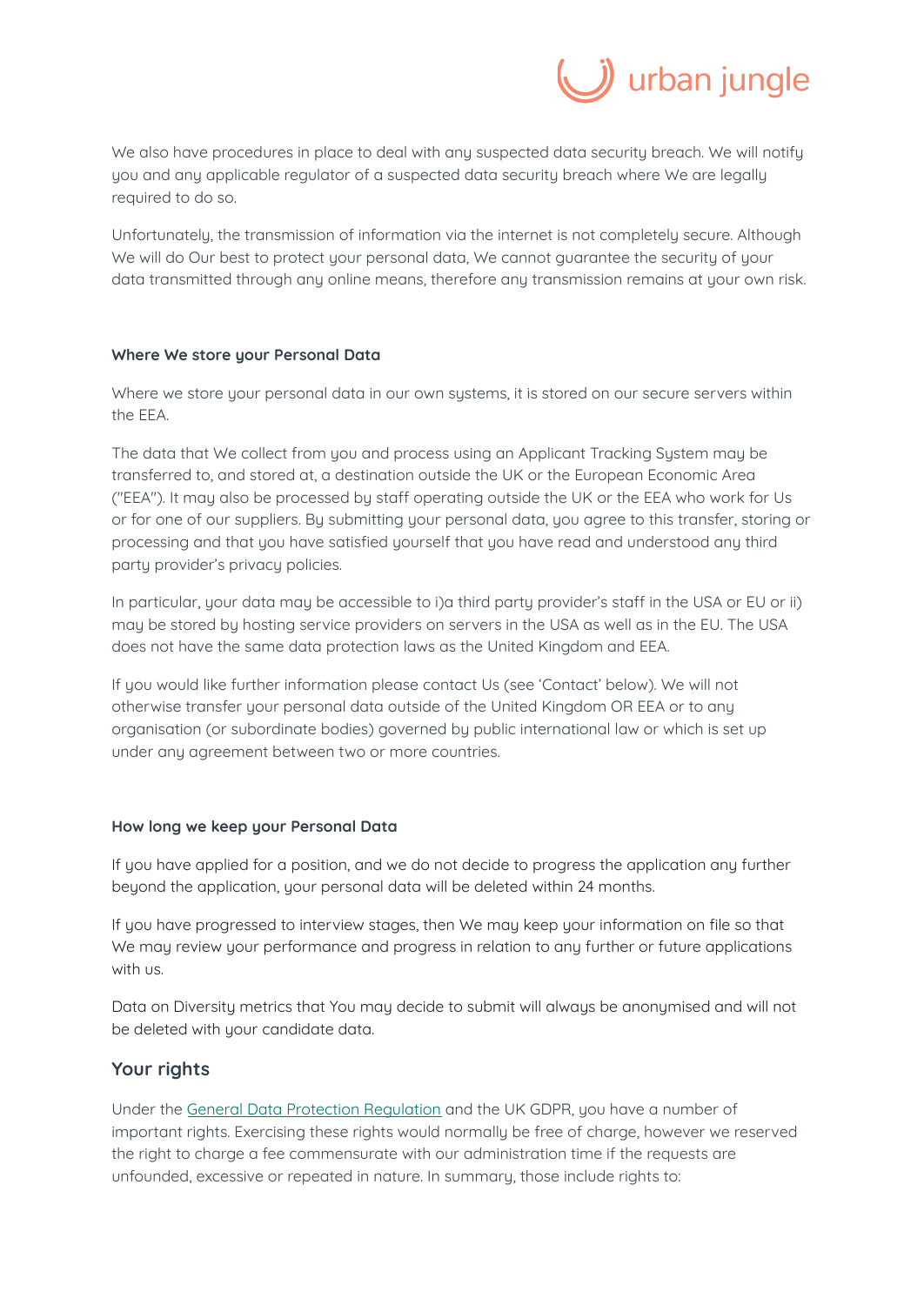

- access to your personal data and to certain other supplementary information that this Privacy Notice is already designed to address
- require Us to correct any mistakes in your information which We hold
- require the erasure of personal data concerning you in certain situations. If you have decided to opt into our Diversity reporting, we will be unable to delete your Diversity data as this is only available in an anonymised format.
- receive the personal data concerning you which you have provided to Us, in a structured, commonly used and machine-readable format and have the right to transmit those data to a third party in certain situations
- object at any time to processing of personal data concerning you for direct marketing
- object to decisions being taken by automated means which produce legal effects concerning you or similarly significantly affect you
- object in certain other situations to our continued processing of your personal data
- otherwise restrict our processing of your personal data in certain circumstances
- claim compensation for damages caused by our breach of any data protection laws.

For further information on each of those rights, including the circumstances in which they apply, see the Guidance from the UK Information Commissioner's Office (ICO) on individuals rights [under the UK GDPR.](https://ico.org.uk/for-organisations/guide-to-the-general-data-protection-regulation-gdpr/individual-rights/)

If you would like to exercise any of those rights, please:

- contact us using our Contact details below
- let Us have enough information to identify you,
- let Us have proof of your identity and address, and
- let Us know the information to which your request relates.

## **How to complain**

We hope that We can resolve any query or concern you raise about Our use of your information.

The [General Data Protection Regulation](https://eur-lex.europa.eu/legal-content/EN/TXT/PDF/?uri=CELEX:32016R0679&from=EN) and the UK GDPR also gives you the right to lodge a complaint with a supervisory authority, in particular (under the GDPR) in the European Union (or European Economic Area) state where you work, normally live or where any alleged infringement of data protection laws occurred. The supervisory authority in the UK is the Information Commissioner who may be contacted at [https://ico.org.uk/make-a-complaint](https://ico.org.uk/make-a-complaint/) or telephone: 0303 123 1113.